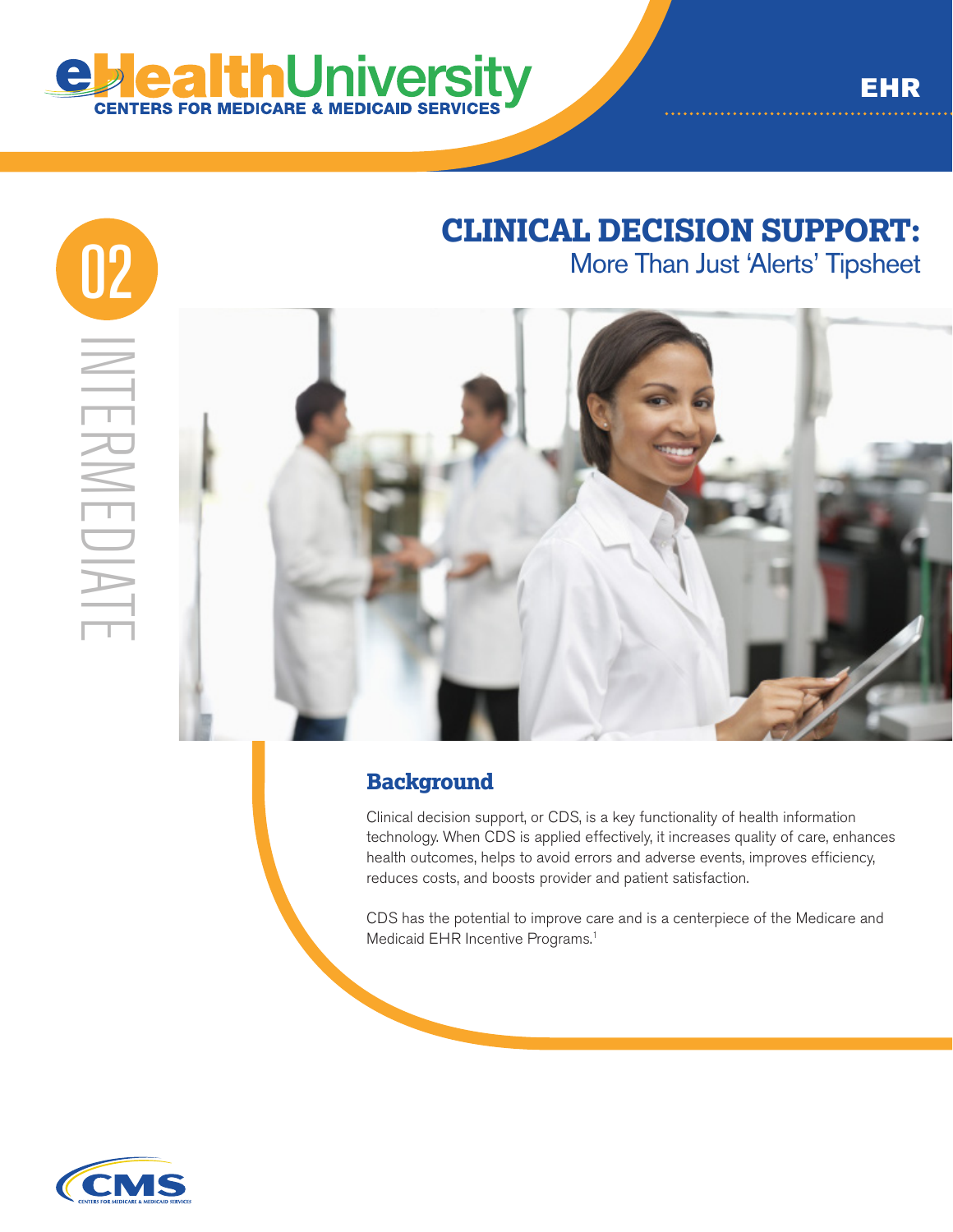

## **Understanding CDS**

CDS is **not** simply an alert, notification, or explicit care suggestion. CDS encompasses a variety of tools including, but not limited to:

- **Computerized alerts and reminders for providers and patients**
- Clinical guidelines
- **Condition-specific order sets**
- **•** Focused patient data reports and summaries
- **•** Documentation templates
- Diagnostic support
- **Contextually relevant reference information**

These functionalities may be deployed on a variety of platforms (e.g. mobile, cloud-based, installed).2 CDS is not intended to replace clinician judgment, but rather to provide a tool to assist care team members in making timely, informed, and higher quality decisions.

The "CDS Five Rights" concept<sup>3</sup> provides a best practice framework that may be helpful when considering CDS options appropriate for a practice. The CDS Five Rights concept states that in order to provide benefits, CDS interventions must provide:

- **the right information** (evidence-based guidance, response to clinical need)
- $\bullet$  to the right people (entire care team  $-$  including the patient)
- **through the right channels (e.g., EHR, mobile device, patient portal)**
- **In the right intervention formats (e.g., order sets, flow-sheets, dashboards, patient lists)**
- at the right points in workflow (for decision making or action)

Effective CDS must be relevant to those who can act on the information, in a way that supports completion of the right action.

While many providers may associate CDS with pop-up alerts, alerts are not the only, or necessarily the best, method of providing support. For example, a pop-up alert can only fire \*after\* an event has occurred (e.g., a provider has ordered a contraindicated medication).

CDS can be provided in various ways including, but not limited to:

- $\bullet$  Interruptive activities such as "pop-up" alerts
- Information displays or links (such as InfoButton)
- **•** Targeted highlighting of relevant data

For example, upon opening an adolescent patient's electronic record during a patient visit, the provider may be informed of a recommendation to conduct an age-appropriate depression screening. While interacting with a providerchosen assessment tool, the patient's positive findings also prompt a shared care plan tool and an option to order a referral to a mental health provider. This example includes several CDS interventions (e.g., depression screening recommendation, shared care plan tool prompt, option to order a referral) and supports clinical workflow without interrupting the provider's thought process or contributing to alert fatigue, which has been identified as a key concern for implementers of CDS.<sup>4</sup>

-2-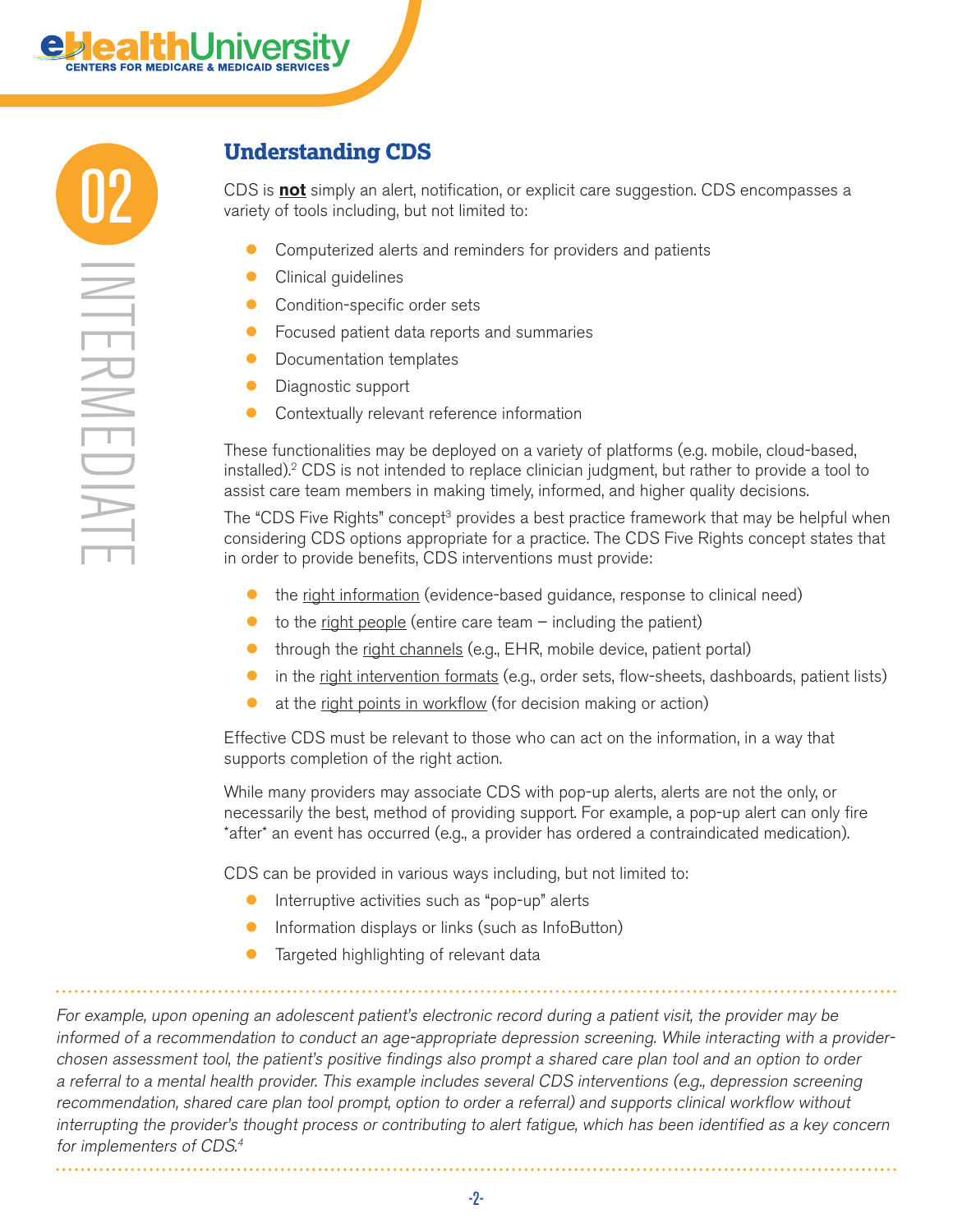

## **What Does Stage 2 Meaningful Use Require for CDS?**

In Stage 2, eligible providers must implement *five* clinical decision support interventions related to *four* or more clinical quality measures,<sup>5</sup> if applicable, at a relevant point in patient care for the entire EHR reporting period, and have enabled the functionality for drug-drug and drug-allergy interaction checks for the entire EHR reporting period.<sup>6</sup>

#### **The Stage 2 Meaningful Use Final Rule states:**

CDS is not simply an alert, notification, or explicit care suggestion.

#### **The rule also defines CDS as:**

HIT functionality that builds upon the foundation of an EHR to provide persons involved in care processes with general and person-specific information, intelligently filtered and organized, at appropriate times, to enhance health and health care.<sup>8</sup>

The rule further describes non-alert CDS examples including disease-specific order sets and documentation forms and templates.7

The rule replaces the term "clinical decision support rule" with "clinical decision support intervention" to better align with, and allow for, the variety of decision support mechanisms available to help improve clinical performance and outcomes.9

CDS is often an integrated part of the provider's EHR system, but may also present in a variety of other mechanisms, **including but not limited to:** 

- Pharmacy systems
- **•** Patients' personal health records (PHRs)
- $\bullet$  Patient portals provided by the practice



Some providers use certified EHR technology to drive, receive or trigger CDS in an external system – for example, sending data to a registry or immunization forecaster which provides CDS. To achieve meaningful use, such systems must interact with certified EHR technology in the normal course of the care delivery workflow, ensuring that decision support interventions are delivered at the right point in the workflow, based on relevant patient information, even if the appropriate point in workflow is not during a patient encounter.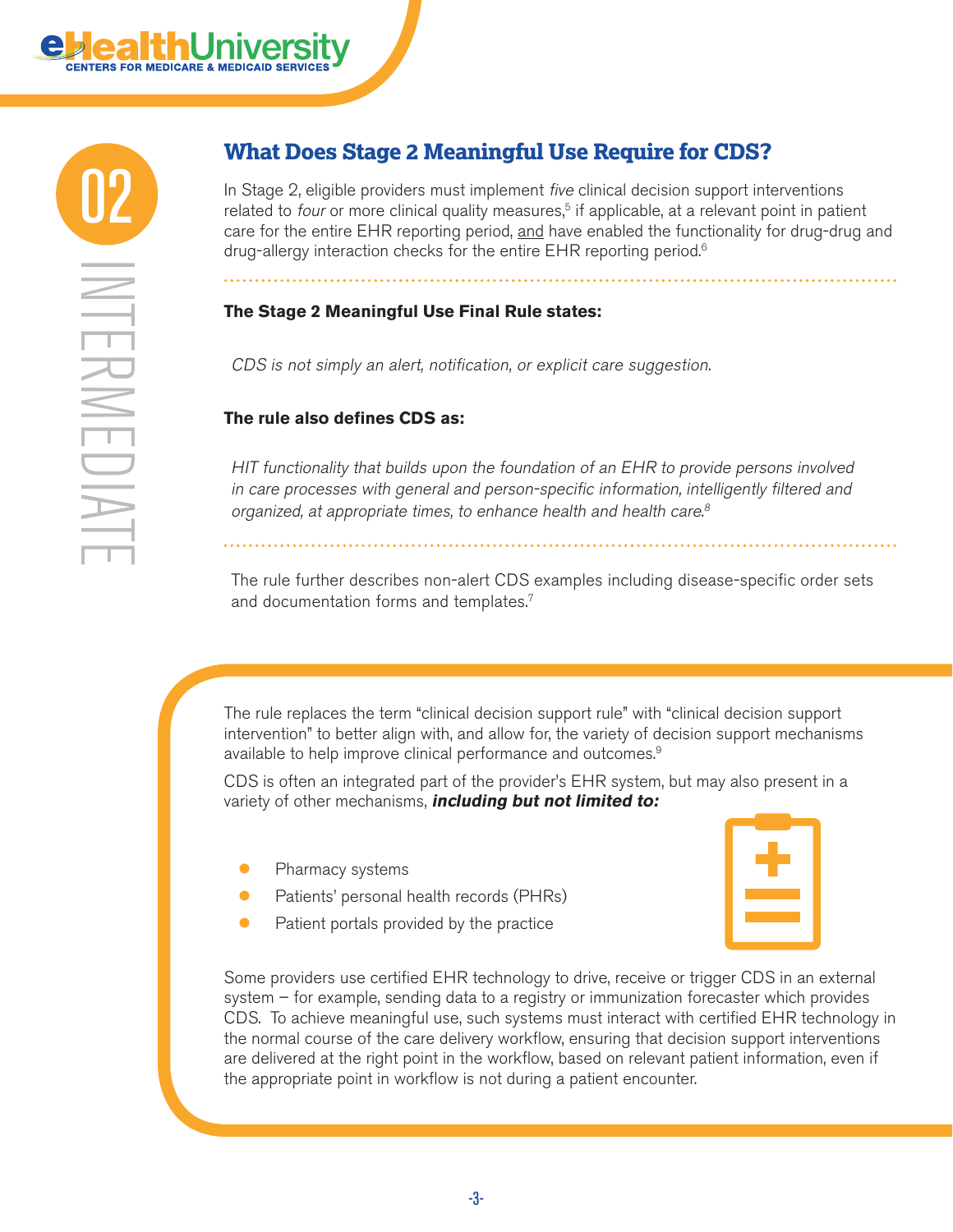

INTERMEDIATE TFRWED

## 02 **What Kinds of Things Constitute CDS?**

There is no definitive or comprehensive list of what can constitute CDS. The Office of the National Coordinator for Health Information Technology and CMS broadly interpret CDS as is stated in the 2012 Final Rule. The rule allows a wide array of innovative and effective decision support tools available to providers.

Innovative types of CDS that would meet the meaningful use definition include support for public health reporting and patient safety reporting.

For instance, a CDS tool could inform a provider that a patient has a reportable condition (e.g., after entering a diagnostic code for a fall, or adverse drug event). It could then provide a template to ensure that the information necessary to complete reporting is captured and/or provide pre-populated forms needed to make the report.10

In the case above, CDS may not necessarily occur at the point of care, or may not target the provider. Instead CDS may be more appropriately directed toward the office staff responsible for populating and submitting report forms.



CDS in the form of documentation templates and order sets not only helps providers remember to complete safety event reports, but it may also help them capture the data they need to do so. In this case, the CDS could be explicit—such as, "here is a template for public health [or safety] reporting." Alternatively, the CDS may simply be incorporated into general templates, perhaps by adding important safety data into high-risk order templates (e.g., anticoagulant orders or respirator use).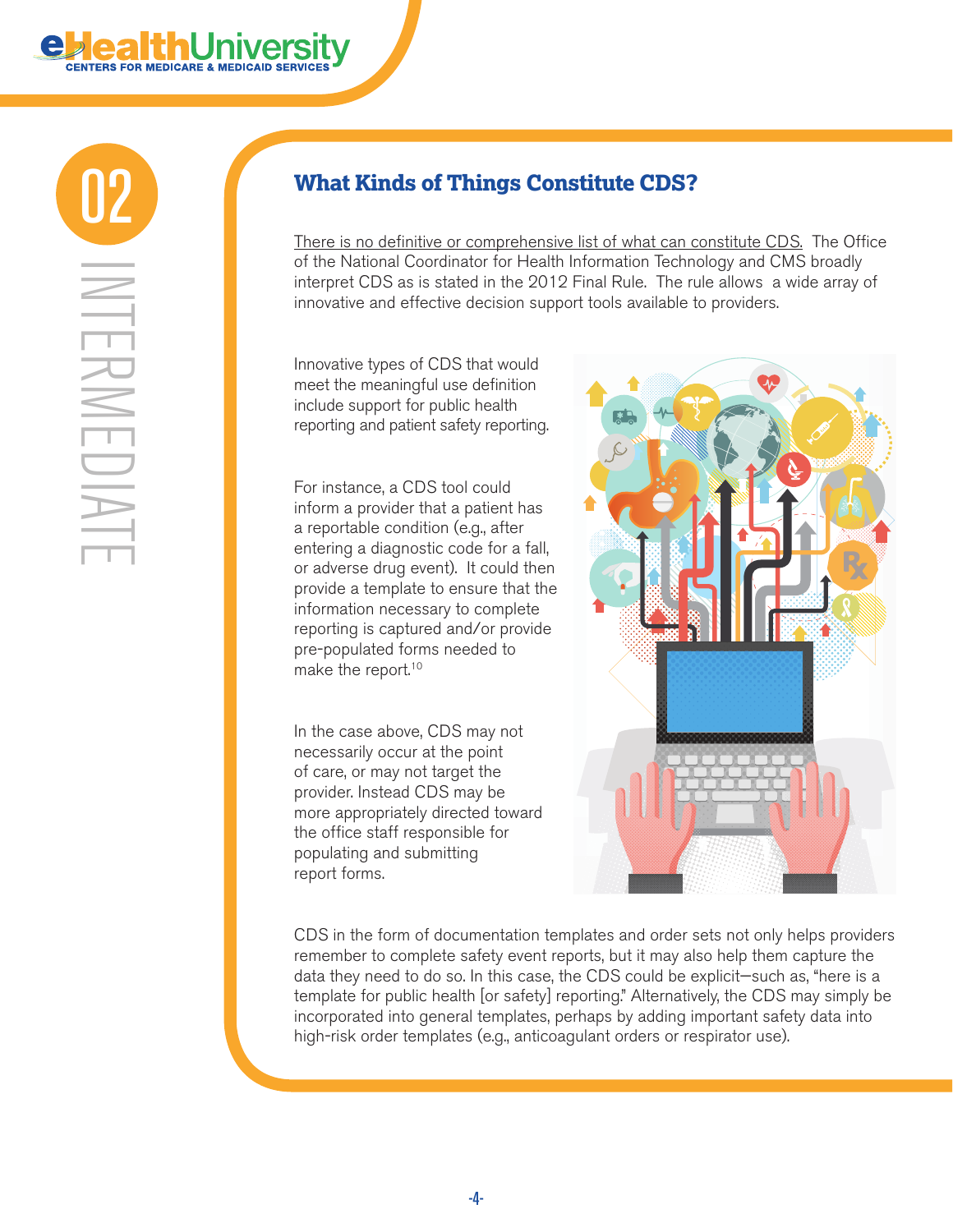

## 02 **QUESTIONS & ANSWERS**

### **Q:** How is CDS defined for purposes of meaningful use?

A: The concept of CDS for Meaningful Use encompasses a wide range of information, which can be presented to providers, clinical/support staff, patients, and/or other caregivers at various points in time. Auditors should consider the government's desire to encourage innovative efforts to use CDS to improve care quality, efficiency, and outcomes. They should use the Meaningful Use definition of CDS as an evaluation guide: HIT functionality that builds upon the foundation of an EHR to provide persons involved in care processes with general and person-specific information, intelligently filtered and organized, at appropriate times, to enhance health and health care.<sup>11</sup>

#### **Q:** Must the CDS be "fired" during the reporting period?

A: No. It is also worth noting that while a given CDS may be installed and activated in a provider's practice, it may not 'fire' during a given period. For instance, if a provider has active CDS to improve tuberculosis antibiotic selection, but has not seen any tuberculosis patients since installing the CDS, they should still receive credit for this as one of their 5 interventions for meaningful use. Providers may have printed or electronic screenshots of what the CDS looks like when it is triggered to show auditors.

## **Q:** Can screenshots be used to demonstrate CDS?

A: Yes. Some providers may not have test environments or 'dummy' patients available to show CDS 'in action' to auditors; again, they may instead present screenshots or other documentation detailing what the CDS is and under what conditions it would be triggered.

#### **Q:** Does CDS directed at support staff, patients, or caregivers "count" for purposes of the meaningful use program?

A: Yes. CDS is not only for doctors or nurses, but also for support staff, patients, and other caregivers. For instance, some practices have used 'return to clinic' reminders available in their EHRs to remind front desk staff to proactively call patients due for routine screenings to remind them of upcoming appointments and/or explain pre-visit preparations such as fasting, outside lab work, etc. CDS delivered to patients could take the form of detailed medication instructions, home management tips, or dietary guidelines.

For more details on CDS, review the full tipsheet on the [eHealth Vendor](http://www.cms.gov/eHealth/vendors.html) webpage.